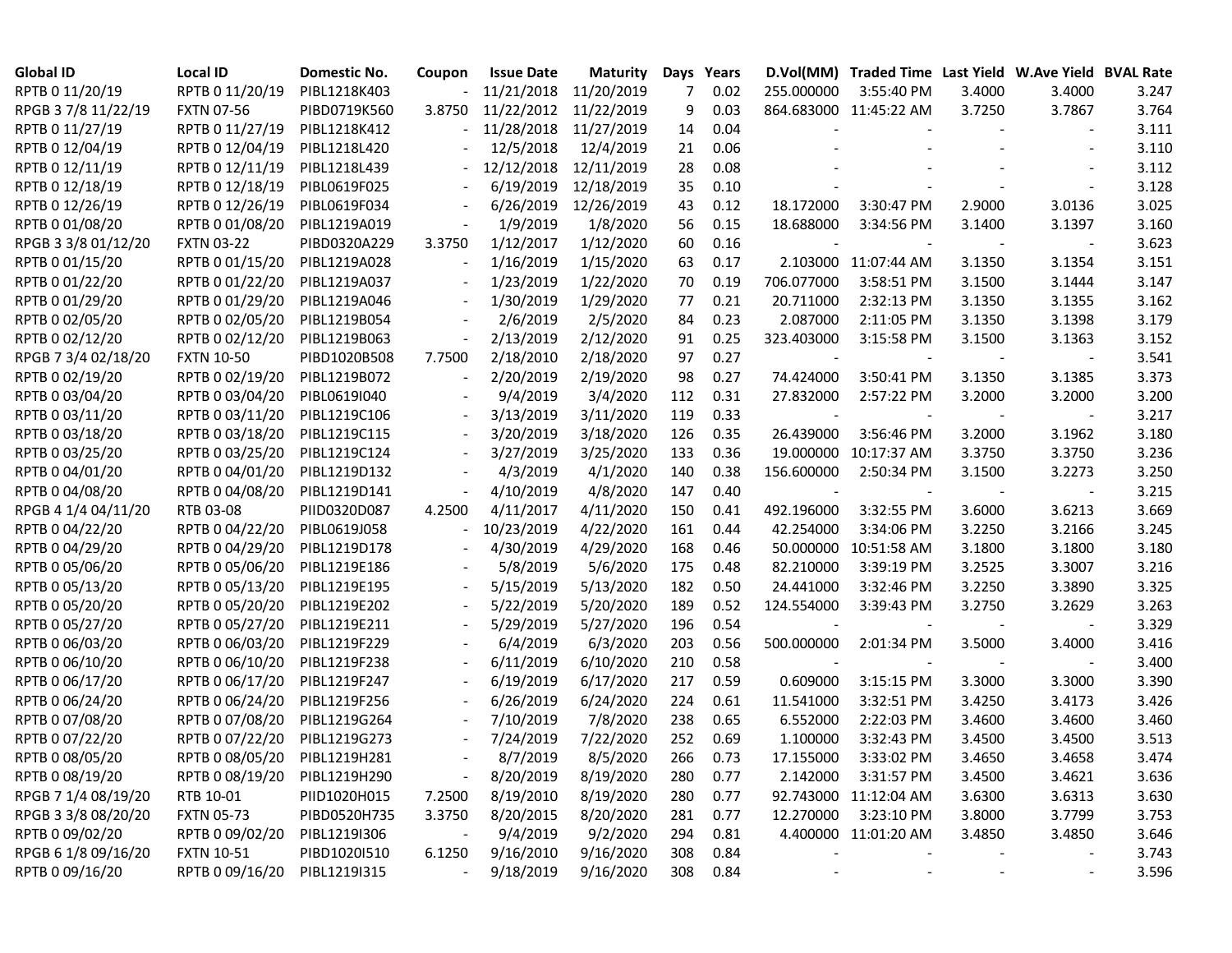| <b>Global ID</b>     | <b>Local ID</b>   | Domestic No. | Coupon  | <b>Issue Date</b>  | <b>Maturity</b>             | Days  | Years | D.Vol(MM)                | Traded Time Last Yield W.Ave Yield BVAL Rate |        |                          |       |
|----------------------|-------------------|--------------|---------|--------------------|-----------------------------|-------|-------|--------------------------|----------------------------------------------|--------|--------------------------|-------|
| RPTB 0 10/07/20      | RPTB 0 10/07/20   | PIBL1219J323 |         | 10/9/2019          | 10/7/2020                   | 329   | 0.90  | 0.450000                 | 3:43:48 PM                                   | 3.4750 | 3.4750                   | 3.673 |
| RPTB 0 10/21/20      | RPTB 0 10/21/20   | PIBL1219J332 |         | 10/23/2019         | 10/21/2020                  | 343   | 0.94  | 143.882000               | 3:26:11 PM                                   | 3.4800 | 3.4961                   | 3.500 |
| RPTB 0 11/04/20      | RPTB 0 11/04/20   | PIBL1219K358 |         | 11/6/2019          | 11/4/2020                   | 357   | 0.98  | 112.884000               | 3:21:50 PM                                   | 3.4800 | 3.4814                   | 3.489 |
| RPGB 5 7/8 12/16/20  | <b>FXTN 10-52</b> | PIBD1020L525 | 5.8750  | 12/16/2010         | 12/16/2020                  | 399   | 1.09  |                          | 1.000000 11:07:59 AM                         | 3.8500 | 3.8500                   | 3.755 |
| RPGB 4 1/4 01/25/21  | <b>FXTN 03-23</b> | PIBD0321A236 | 4.2500  | 1/25/2018          | 1/25/2021                   | 439   | 1.20  | 20.000000                | 3:17:47 PM                                   | 3.8300 | 3.8300                   | 3.877 |
| RPGB 7 3/8 03/03/21  | RTB 10-02         | PIID1021C027 | 7.3750  | 3/3/2011           | 3/3/2021                    | 476   | 1.30  |                          |                                              |        |                          | 3.789 |
| RPGB 3 1/2 03/20/21  | <b>FXTN 07-57</b> | PIBD0721C574 | 3.5000  | 3/20/2014          | 3/20/2021                   | 493   | 1.35  | 13.100000                | 3:58:35 PM                                   | 3.8250 | 3.8790                   | 3.813 |
| RPGB 6 1/2 04/28/21  | <b>FXTN 10-53</b> | PIBD1021D531 | 6.5000  | 4/28/2011          | 4/28/2021                   | 532   | 1.46  |                          |                                              |        |                          | 3.819 |
| RPGB 4 7/8 06/13/21  | RTB 03-09         | PIID0321F092 | 4.8750  | 6/13/2018          | 6/13/2021                   | 578   | 1.58  | 110.794000               | 3:46:55 PM                                   | 3.8500 | 3.8308                   | 3.825 |
| RPGB 5 3/4 10/20/21  | RTB 10-03         | PIID1021J039 | 5.7500  | 10/20/2011         | 10/20/2021                  | 707   | 1.94  | 1.000000                 | 2:47:22 PM                                   | 3.9200 | 3.9200                   | 3.885 |
| RPGB 5 3/4 11/24/21  | <b>FXTN 10-55</b> | PIBD1021K551 | 5.7500  | 11/24/2011         | 11/24/2021                  | 742   | 2.03  |                          |                                              |        | $\overline{\phantom{a}}$ | 3.896 |
| RPGB 63/8 01/19/22   | <b>FXTN 10-54</b> | PIBD1022G545 | 6.3750  | 7/19/2011          | 1/19/2022                   | 798   | 2.19  |                          | 4.370000 10:26:10 AM                         | 3.9500 | 3.9500                   | 3.922 |
| RPGB 4 01/26/22      | <b>FXTN 05-74</b> | PIBD0522A747 | 4.0000  | 1/26/2017          | 1/26/2022                   | 805   | 2.20  | 119.400000               | 3:10:38 PM                                   | 3.9250 | 3.9085                   | 3.913 |
| RPGB 15 03/14/22     | <b>FXTN 20-02</b> | PIBD2022C021 | 15.0000 | 3/14/2002          | 3/14/2022                   | 852   | 2.33  |                          |                                              |        | $\blacksquare$           | 3.939 |
| RPGB 4 3/4 07/04/22  | <b>FXTN 03-24</b> | PIBD0322G247 | 4.7500  | 7/4/2019           | 7/4/2022                    | 964   | 2.64  | 10.500000                | 3:49:37 PM                                   | 3.9500 | 3.9500                   | 3.876 |
| RPGB 4 7/8 08/02/22  | <b>FXTN 10-56</b> | PIBD1022H562 | 4.8750  | 8/2/2012           | 8/2/2022                    | 993   | 2.72  |                          |                                              |        |                          | 3.993 |
| RPGB 4 3/4 09/13/22  | <b>FXTN 10-57</b> | PIBD1022I570 | 4.7500  | 9/13/2012          | 9/13/2022                   | 1,035 | 2.83  |                          |                                              |        |                          | 4.009 |
| RPGB 12 3/4 10/17/22 | <b>FXTN 20-03</b> | PIBD2022J033 | 12.7500 | 10/17/2002         | 10/17/2022 1,069            |       | 2.93  |                          |                                              |        |                          | 4.022 |
| RPGB 4 5/8 12/04/22  | RTB 05-11         | PIID0522L114 | 4.6250  | 12/4/2017          | 12/4/2022 1,117             |       | 3.06  | 884.000000               | 3:54:47 PM                                   | 4.0100 | 4.0090                   | 4.017 |
| RPGB 4 12/06/22      | <b>FXTN 10-58</b> | PIBD1022L585 | 4.0000  | 12/6/2012          | 12/6/2022 1,119             |       | 3.06  |                          | 2.000000 11:12:24 AM                         | 4.2000 | 4.2000                   | 4.042 |
| RPGB 13 02/20/23     | <b>FXTN 20-04</b> | PIBD2023B048 | 13.0000 | 2/20/2003          | 2/20/2023 1,195             |       | 3.27  | $\overline{\phantom{a}}$ |                                              |        |                          | 4.071 |
| RPGB 5 1/2 03/08/23  | <b>FXTN 05-75</b> | PIBD0523C752 | 5.5000  | 3/8/2018           | 3/8/2023 1,211              |       | 3.32  | 10.500000                | 3:14:25 PM                                   | 4.0000 | 4.0000                   | 4.070 |
| RPGB 3 1/2 04/21/23  | <b>FXTN 07-58</b> | PIBD0723D588 | 3.5000  | 4/21/2016          | 4/21/2023 1,255             |       | 3.44  |                          | 287.170000 11:58:51 AM                       | 4.2000 | 4.2250                   | 4.228 |
| RPGB 11 7/8 05/29/23 | <b>FXTN 20-05</b> | PIBD2023E054 | 11.8750 | 5/29/2003          | 5/29/2023 1,293             |       | 3.54  |                          |                                              |        |                          | 4.111 |
| RPGB 3 1/4 08/15/23  | RTB 10-04         | PIID1023H046 | 3.2500  | 8/15/2013          | 8/15/2023 1,371             |       | 3.75  | 1.440000                 | 3:27:03 PM                                   | 4.2500 | 4.3194                   | 4.189 |
| RPGB 11 3/8 10/23/23 | <b>FXTN 20-06</b> | PIBD2023J068 | 11.3750 | 10/23/2003         | 10/23/2023 1,440            |       | 3.94  |                          |                                              |        |                          | 4.164 |
| RPGB 6 1/4 03/12/24  | RTB 05-12         | PIID0524C129 | 6.2500  | 3/12/2019          | 3/12/2024 1,581             |       | 4.33  | 1690.600000              | 3:59:46 PM                                   | 4.1100 | 4.1365                   | 4.117 |
| RPGB 4 1/2 04/20/24  | <b>FXTN 07-59</b> | PIBD0724D595 | 4.5000  | 4/20/2017          | 4/20/2024 1,620             |       | 4.44  |                          | 75.000000 11:30:18 AM                        | 4.2500 | 4.2500                   | 4.225 |
| RPGB 12 3/8 06/03/24 | <b>FXTN 20-07</b> | PIBD2024F075 | 12.3750 | 6/3/2004           | 6/3/2024 1,664              |       | 4.56  |                          |                                              |        |                          | 4.245 |
| RPGB 12 7/8 08/05/24 | <b>FXTN 20-08</b> | PIBD2024H086 | 12.8750 | 8/5/2004           | 8/5/2024 1,727              |       | 4.73  |                          |                                              |        |                          | 4.268 |
| RPGB 4 1/8 08/20/24  | <b>FXTN 10-59</b> | PIBD1024H595 | 4.1250  | 8/20/2014          | 8/20/2024 1,742             |       | 4.77  | 2.190000                 | 3:26:01 PM                                   | 4.4000 | 4.4000                   | 4.289 |
| RPGB 4 1/4 10/17/24  | <b>FXTN 05-76</b> | PIBD0524J762 | 4.2500  | 10/17/2019         | 10/17/2024 1,800            |       | 4.93  | 91.000000                | 3:27:33 PM                                   | 4.2500 | 4.2379                   | 4.219 |
| RPGB 13 3/4 11/11/24 | <b>FXTN 20-09</b> | PIBD2024K091 | 13.7500 | 11/11/2004         | 11/11/2024 1,825            |       | 5.00  |                          |                                              |        |                          | 4.303 |
| RPGB 5 3/4 04/12/25  | <b>FXTN 07-61</b> | PIBD0725D618 | 5.7500  | 4/12/2018          | 4/12/2025 1,977             |       | 5.41  | 351.496000               | 3:56:46 PM                                   | 4.3800 | 4.4091                   | 4.395 |
| RPGB 12 1/8 04/14/25 | <b>FXTN 20-10</b> | PIBD2025D103 | 12.1250 | 4/14/2005          | 4/14/2025 1,979             |       | 5.42  |                          |                                              |        |                          | 4.352 |
| RPGB 3 5/8 09/09/25  | <b>FXTN 10-60</b> | PIBD1025I608 | 3.6250  | 9/9/2015           | 9/9/2025 2,127              |       | 5.82  |                          | 20.100000 11:08:41 AM                        | 4.4750 | 4.4845                   | 4.468 |
| RPGB 12 1/8 10/20/25 | <b>FXTN 20-11</b> | PIBD2025J116 |         | 12.1250 10/20/2005 | 10/20/2025 2,168            |       | 5.94  |                          |                                              |        |                          | 4.412 |
| RPGB 18 1/4 11/29/25 | <b>FXTN 25-01</b> | PIBD2525K015 | 18.2500 | 11/29/2000         | 11/29/2025 2,208            |       | 6.05  |                          |                                              |        |                          | 4.424 |
| RPGB 10 1/4 01/19/26 | <b>FXTN 20-12</b> | PIBD2026A122 | 10.2500 | 1/19/2006          | 1/19/2026 2,259             |       | 6.19  |                          |                                              |        |                          | 4.443 |
| RPGB 6 1/4 02/14/26  | <b>FXTN 07-62</b> | PIBD0726B627 | 6.2500  | 2/14/2019          | 2/14/2026 2,285             |       | 6.26  | 1997.846000              | 3:51:40 PM                                   | 4.4850 | 4.5011                   | 4.499 |
| RPGB 3 1/2 09/20/26  | RTB 10-05         | PIID1026I057 | 3.5000  | 9/20/2016          | 9/20/2026 2,503             |       | 6.85  | 12.000000                | 2:32:15 PM                                   | 4.6700 | 4.6667                   | 4.557 |
| RPGB 6 1/4 10/20/26  | RTB 15-01         | PIID1526J019 | 6.2500  |                    | 10/20/2011 10/20/2026 2,533 |       | 6.94  |                          |                                              |        |                          | 4.514 |